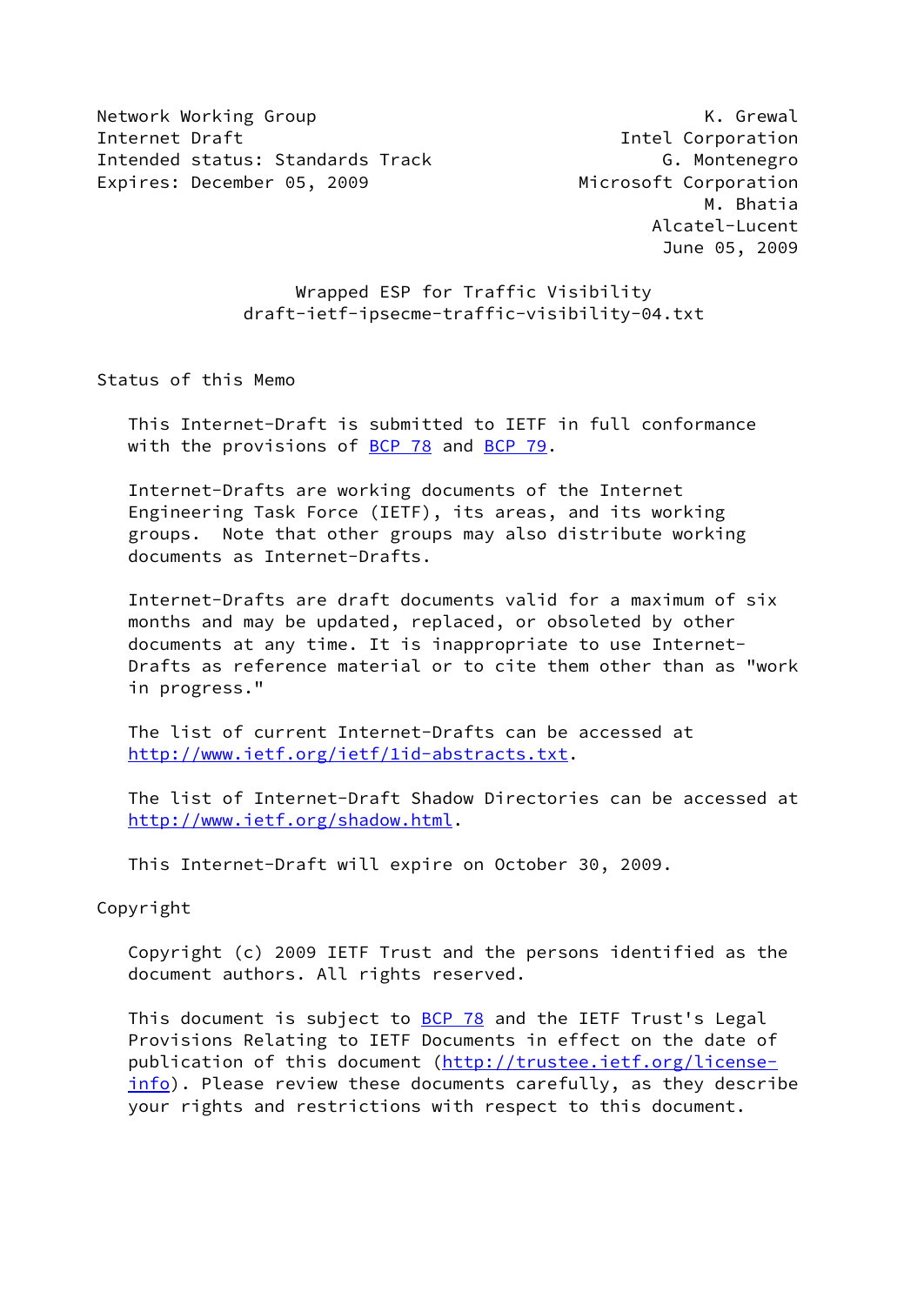<span id="page-1-1"></span>

| Internet-Draft |  | WESP For Traffic Visibility | June 2009 |
|----------------|--|-----------------------------|-----------|
|                |  |                             |           |

#### Abstract

 This document describes the Wrapped Encapsulating Security Payload (WESP) protocol, which builds on top of Encapsulating Security Payload (ESP) [\[RFC4303](https://datatracker.ietf.org/doc/pdf/rfc4303)] and is designed to allow intermediate devices to ascertain if ESP-NULL [[RFC2410](https://datatracker.ietf.org/doc/pdf/rfc2410)] is being employed and hence inspect the IPsec packets for network monitoring and access control functions. Currently in the IPsec standard, there is no way to differentiate between ESP encryption and ESP NULL encryption by simply examining a packet. This poses certain challenges to the intermediate devices that need to deep inspect the packet before making a decision on what should be done with that packet (Inspect and/or Allow/Drop). The mechanism described in this document can be used to easily disambiguate ESP-NULL from ESP encrypted packets, without compromising on the security provided by ESP.

# Table of Contents

| 2. Wrapped ESP (WESP) Header format4          |  |
|-----------------------------------------------|--|
|                                               |  |
| 2.2. Transport and Tunnel Mode Considerations |  |
|                                               |  |
|                                               |  |
|                                               |  |
|                                               |  |
|                                               |  |
|                                               |  |
|                                               |  |
|                                               |  |
|                                               |  |

# <span id="page-1-0"></span>[1](#page-1-0). Introduction

Use of ESP within IPsec [\[RFC4303](https://datatracker.ietf.org/doc/pdf/rfc4303)] specifies how ESP packet encapsulation is performed. It also specifies that ESP can use NULL encryption while preserving data integrity and authenticity. The exact encapsulation and algorithms employed are negotiated out-of-band using, for example, IKEv2 [\[RFC4306](https://datatracker.ietf.org/doc/pdf/rfc4306)]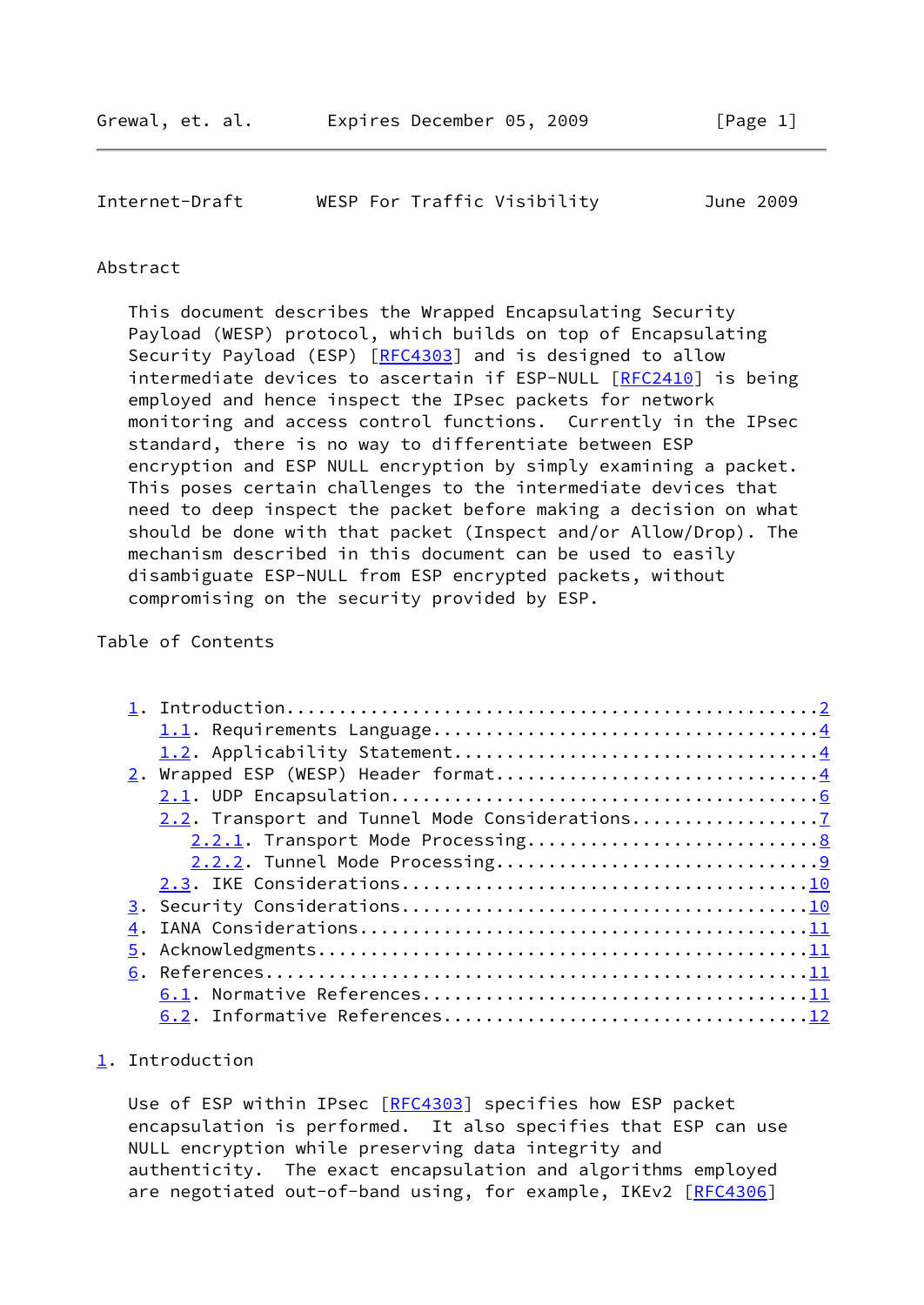and based on policy.

 Enterprise environments typically employ numerous security policies (and tools for enforcing them), as related to access control, content screening, firewalls, network monitoring functions, deep packet inspection, Intrusion Detection and Grewal, et. al. Expires December 05 2009 [Page 2]

Internet-Draft WESP For Traffic Visibility June 2009

 Prevention Systems (IDS and IPS), scanning and detection of viruses and worms, etc. In order to enforce these policies, network tools and intermediate devices require visibility into packets, ranging from simple packet header inspection to deeper payload examination. Network security protocols which encrypt the data in transit prevent these network tools from performing the aforementioned functions.

 When employing IPsec within an enterprise environment, it is desirable to employ ESP instead of AH [[RFC4302](https://datatracker.ietf.org/doc/pdf/rfc4302)], as AH does not work in NAT environments. Furthermore, in order to preserve the above network monitoring functions, it is desirable to use ESP- NULL. In a mixed mode environment some packets containing sensitive data employ a given encryption cipher suite, while other packets employ ESP-NULL. For an intermediate device to unambiguously distinguish which packets are leveraging ESP-NULL, they would require knowledge of all the policies being employed for each protected session. This is clearly not practical. Heuristic-based methods can be employed to parse the packets, but these can be very expensive, containing numerous rules based on each different protocol and payload. Even then, the parsing may not be robust in cases where fields within a given encrypted packet happen to resemble the fields for a given protocol or heuristic rule. This is even more problematic when different length Initialization Vectors (IVs), Integrity Check Values (ICVs) and padding are used for different security associations, making it difficult to determine the start and end of the payload data, let alone attempting any further parsing. Furthermore, storage, lookup and cross-checking a set of comprehensive rules against every packet adds cost to hardware implementations and degrades performance. In cases where the packets may be encrypted, it is also wasteful to check against heuristics-based rules, when a simple exception policy (e.g., allow, drop or redirect) can be employed to handle the encrypted packets. Because of the non-deterministic nature of heuristics based rules for disambiguating between encrypted and non encrypted data, an alternative method for enabling intermediate devices to function in encrypted data environments needs to be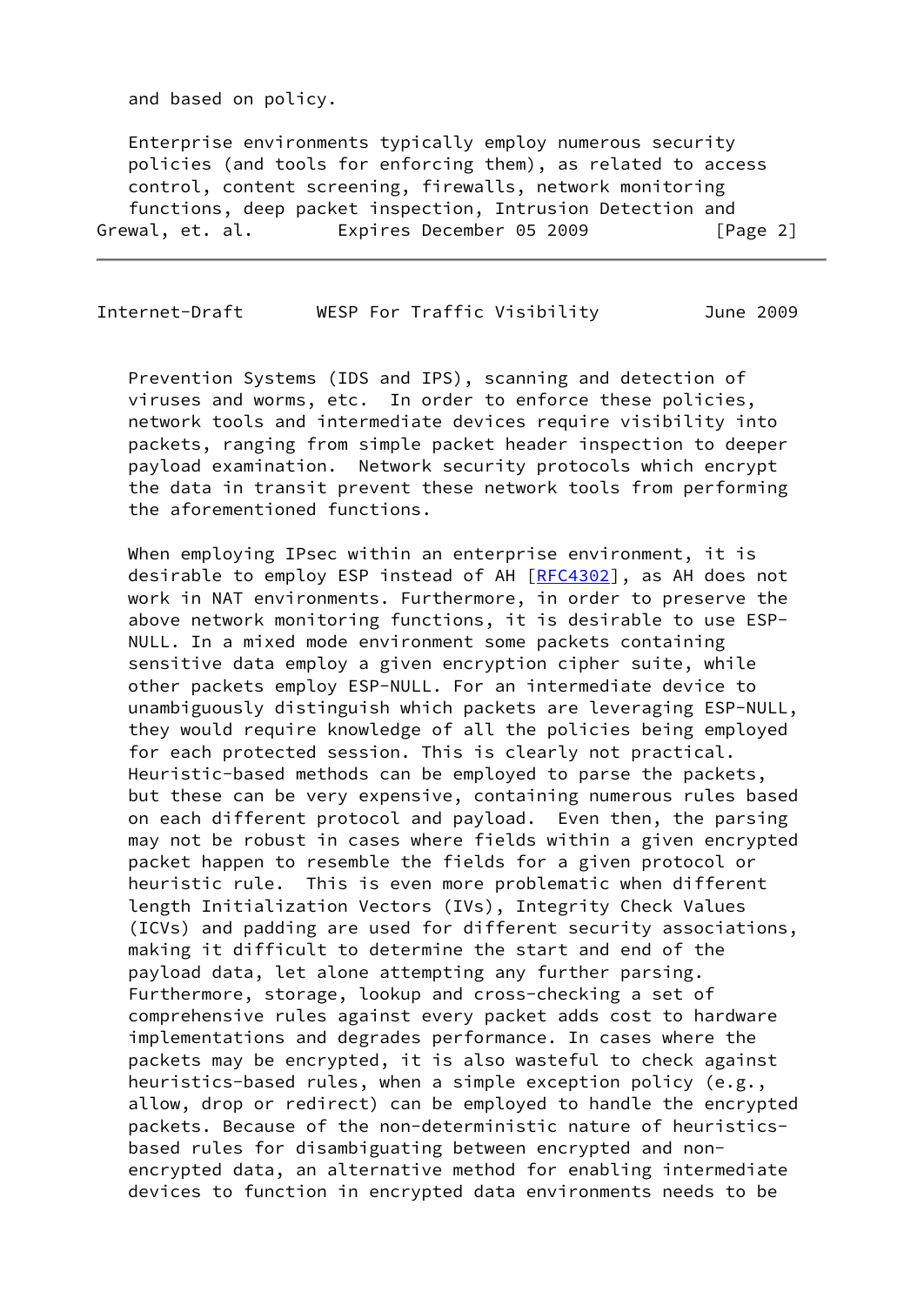defined. Additionally there are many types and classes of network devices employed within a given network and a deterministic approach would provide a simple solution for all these devices. Enterprise environments typically use both stateful and stateless packet inspection mechanisms. The previous considerations weigh particularly heavy on stateless mechanisms such as router ACLs and NetFlow exporters. Nevertheless, a deterministic approach provides a simple solution for the myriad types of devices employed within a network, regardless of their stateful or stateless nature.

| Grewal, et. al. | Expires December 05 2009 | [Page 3] |
|-----------------|--------------------------|----------|
|-----------------|--------------------------|----------|

<span id="page-3-1"></span>Internet-Draft WESP For Traffic Visibility June 2009

 This document defines a mechanism to provide additional information in relevant IPsec packets so intermediate devices can efficiently differentiate between encrypted ESP packets and ESP packets with NULL encryption.

 The document is consistent with the operation of ESP in NAT environments [\[RFC3947](https://datatracker.ietf.org/doc/pdf/rfc3947)].

The design principles for this protocol are the following:

 o Allow easy identification and parsing of integrity-only IPsec traffic

 o Leverage the existing hardware IPsec parsing engines as much as possible to minimize additional hardware design costs

o Minimize the packet overhead in the common case

<span id="page-3-0"></span>[1.1](#page-3-0). Requirements Language

 The key words "MUST", "MUST NOT", "REQUIRED", "SHALL", "SHALL NOT", "SHOULD", "SHOULD NOT", "RECOMMENDED", "MAY", and "OPTIONAL" in this document are to be interpreted as described in [RFC 2119 \[RFC2119](https://datatracker.ietf.org/doc/pdf/rfc2119)].

<span id="page-3-2"></span>[1.2](#page-3-2). Applicability Statement

 The document is applicable only to the wrapped ESP header defined below, and does not describe any changes to either ESP [\[RFC4303](https://datatracker.ietf.org/doc/pdf/rfc4303)] nor IP Authentication Header (AH) [\[RFC4302](https://datatracker.ietf.org/doc/pdf/rfc4302)].

<span id="page-3-3"></span>[2](#page-3-3). Wrapped ESP (WESP) Header format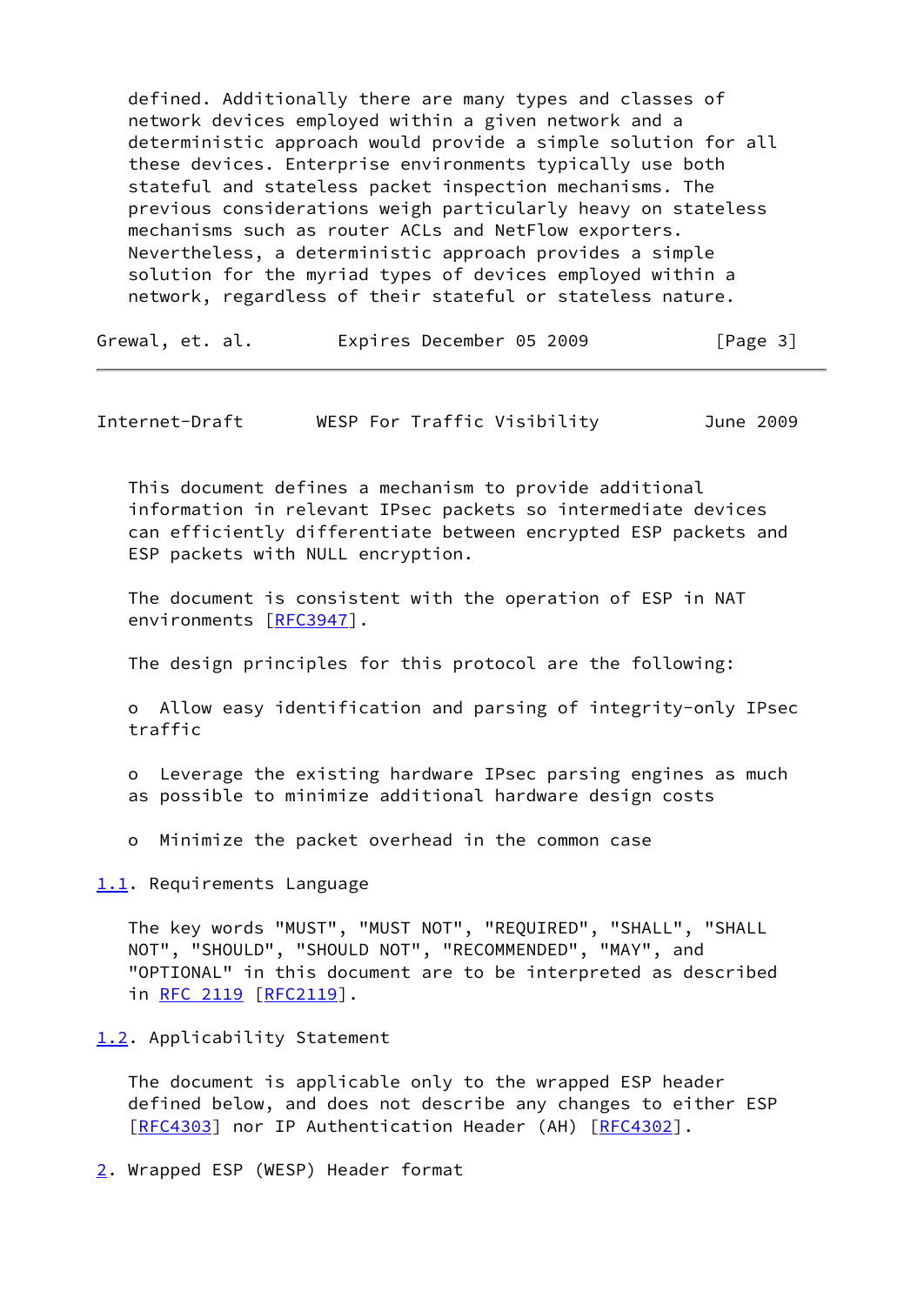Wrapped ESP encapsulation (WESP) uses protocol number (TBD via IANA) different from AH and ESP. Accordingly, the (outer) protocol header (IPv4, IPv6, or Extension) that immediately precedes the WESP header SHALL contain the value (TBD via IANA) in its Protocol (IPv4) or Next Header (IPv6, Extension) field. WESP provides additional attributes in each packet to assist in differentiating between encrypted and non-encrypted data, and to aid parsing of the packet. WESP follows [RFC 4303](https://datatracker.ietf.org/doc/pdf/rfc4303) for all IPv6 and IPv4 considerations (e.g., alignment considerations).

 This extension essentially acts as a wrapper to the existing ESP protocol and provides an additional 4 octets at the front of the existing ESP packet.

This may be depicted as follows:

Grewal, et. al. Expires December 05 2009 [Page 4]

| Internet-Draft | WESP For Traffic Visibility |                                                               | June 2009 |
|----------------|-----------------------------|---------------------------------------------------------------|-----------|
| 0              |                             |                                                               |           |
|                |                             | 1 2 3 4 5 6 7 8 9 0 1 2 3 4 5 6 7 8 9 0 1 2 3 4 5 6 7 8 9 0 1 |           |
|                |                             |                                                               |           |
|                | Wrapped ESP Header          |                                                               |           |
|                |                             |                                                               |           |
|                |                             | Existing ESP Encapsulation                                    |           |
|                |                             |                                                               |           |
|                |                             |                                                               |           |
|                |                             |                                                               |           |

#### Figure 1 WESP Packet Format

 By preserving the body of the existing ESP packet format, a compliant implementation can simply add in the new header, without needing to change the body of the packet. The value of the new protocol used to identify this new header is TBD via IANA. Further details are shown below:

| 0 1 2 3 4 5 6 7 8 9 0 1 2 3 4 5 6 7 8 9 0 1 2 3 4 5 6 7 8 9 0 1 |                                           |  |
|-----------------------------------------------------------------|-------------------------------------------|--|
|                                                                 |                                           |  |
|                                                                 | Next Header   HdrLen   TrailerLen   Flags |  |
|                                                                 |                                           |  |
|                                                                 | Existing ESP Encapsulation                |  |
|                                                                 |                                           |  |
|                                                                 |                                           |  |
|                                                                 |                                           |  |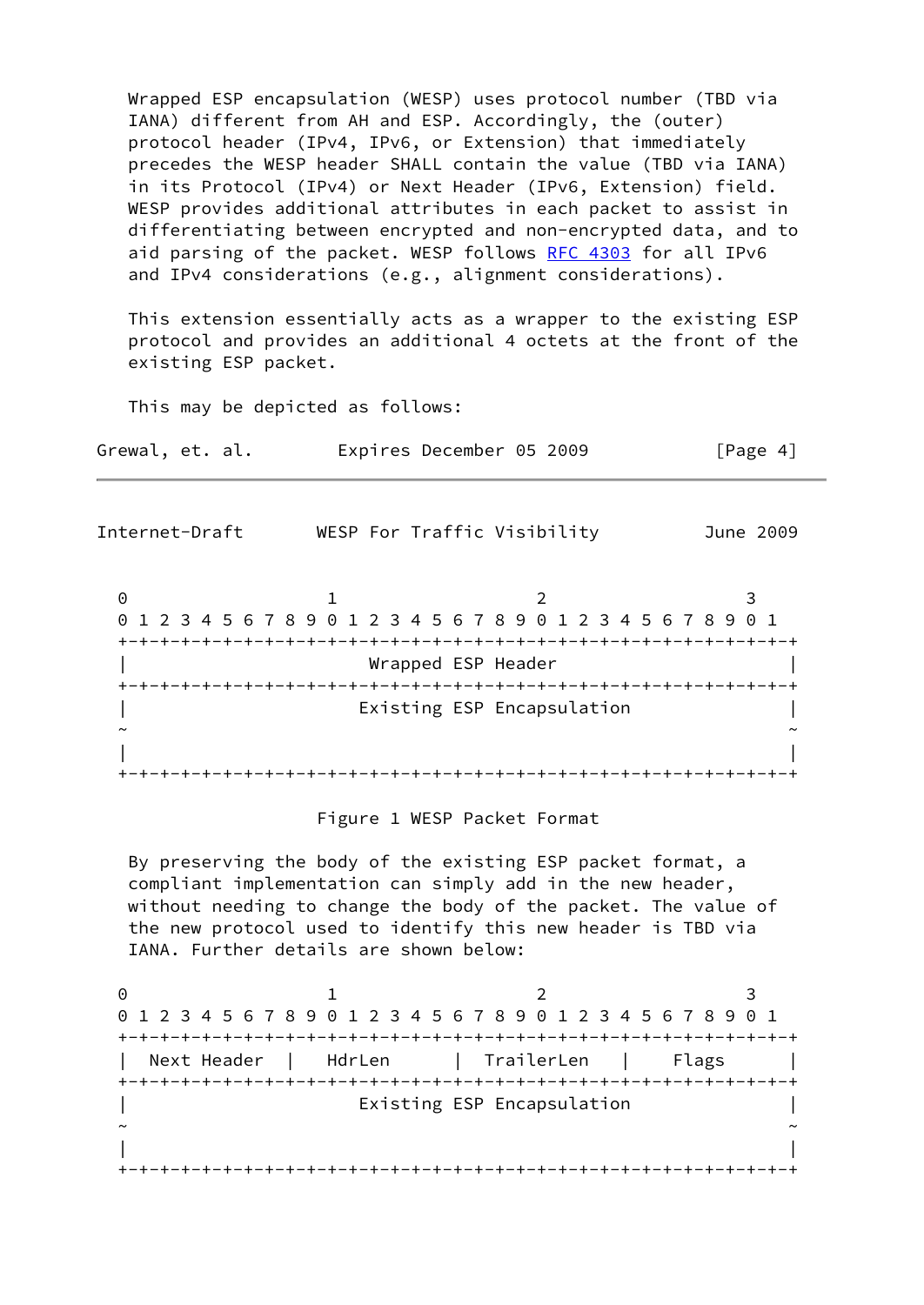#### Where:

 Next Header, 8 bits: This field MUST be the same as the Next Header field in the ESP trailer when using ESP in the Integrity only mode, and MUST be set to zero when using ESP with Encryption. The receiver MUST do some sanity checks before the WESP packet is accepted. Receiver MUST ensure that the Next Header field in the WESP header and the Next Header field in the ESP trailer match when using ESP in the Integrity only mode. The packet MUST be dropped if the two do not match. Similarly, the receiver MUST ensure that the Next Header field in the WESP header is zero if using ESP with encryption. In this case, the packet MUST be dropped if it is not set to zero and the packet is encrypted.

 HdrLen, 8 bits: Offset to the beginning of the Payload Data in octets. The receiver MUST ensure that this field matches with Grewal, et. al. Expires December 05 2009 [Page 5]

<span id="page-5-0"></span>

| WESP For Traffic Visibility<br>Internet-Draft | June 2009 |
|-----------------------------------------------|-----------|
|-----------------------------------------------|-----------|

 the header offset computed from using the negotiated SA and MUST drop the packet in case it doesn't match.

 TrailerLen, 8 bits: Offset from the end of the packet to the last byte of the payload data in octets. TrailerLen MUST be set to zero when using ESP with encryption. The receiver MUST only accept the packet if this field matches with the value computed from using the negotiated SA. This insures that sender is not deliberately setting this value to obfuscate a part of the payload from examination by a trusted intermediary device.

Flags, 8 bits

 2 bits: Version. MUST be sent as 0 and checked by the receiver. Future modifications to the WESP header may require a new version number. Intermediate nodes dealing with unknown versions are not necessarily able to parse the packet correctly. Intermediate treatment of such packets is policy-dependent (e.g., it may dictate dropping such packets).

 6 bits: Flags, reserved for future use. The flags MUST be sent as 0, and ignored by the receiver. Future documents defining any of these flags MUST NOT affect the distinction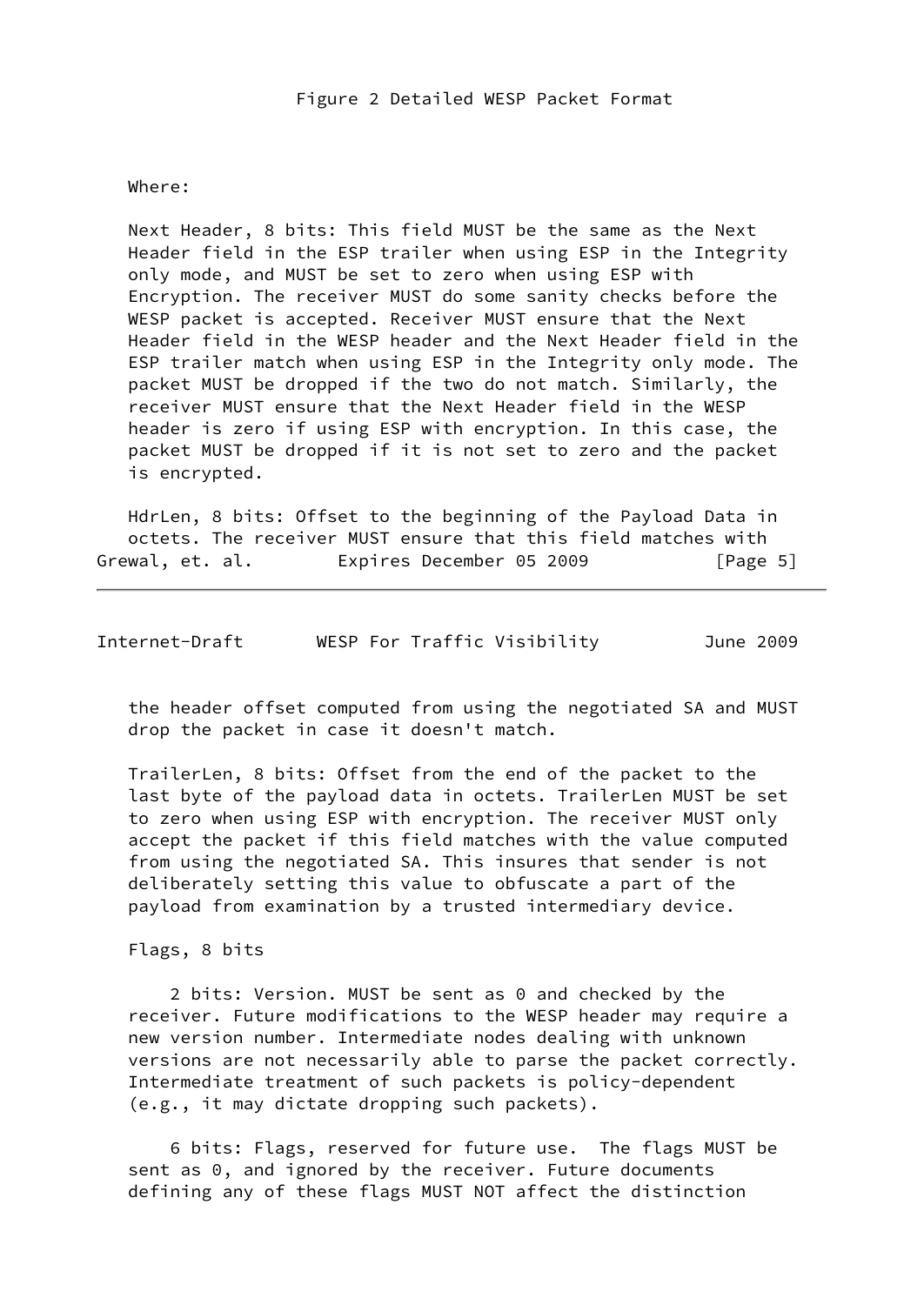between encrypted and unencrypted packets. Intermediate nodes dealing with unknown flags are not necessarily able to parse the packet correctly. Intermediate treatment of such packets is policy-dependent (e.g., it may dictate dropping such packets).

 Future versions of this protocol may change the Version number and/or the Flag bits sent, possibly by negotiating them over the control channel. The receiver MUST drop packets for which the integrity check is invalid.

 As can be seen, the WESP format extends the standard ESP header by the first 4 octets. The WESP header is integrity protected, along with all the fields specified for ESP in [RFC 4303.](https://datatracker.ietf.org/doc/pdf/rfc4303)

# <span id="page-6-0"></span>[2.1](#page-6-0). UDP Encapsulation

 This section describes a mechanism for running the new packet format over the existing UDP encapsulation of ESP as defined in [RFC 3948](https://datatracker.ietf.org/doc/pdf/rfc3948). This allows leveraging the existing IKE negotiation of the UDP port for NAT-T discovery and usage [RFC3947, [RFC4306](https://datatracker.ietf.org/doc/pdf/rfc4306)], as well as preserving the existing UDP ports for ESP (port 4500). With UDP encapsulation, the packet format can be depicted as follows.

<span id="page-6-1"></span>

| Grewal, et. al. | Expires December 05 2009                                      |                            | [Page 6]   |
|-----------------|---------------------------------------------------------------|----------------------------|------------|
| Internet-Draft  | WESP For Traffic Visibility                                   |                            | June 2009  |
| 0               | 1 2 3 4 5 6 7 8 9 0 1 2 3 4 5 6 7 8 9 0 1 2 3 4 5 6 7 8 9 0 1 |                            | 3          |
|                 | Src Port (4500)                                               | Dest Port (4500)           |            |
|                 | Length                                                        | Checksum                   |            |
|                 | Protocol Identifier (value = $0 \times 00000002$ )            |                            |            |
| Flags           | Next Header   HdrLen                                          |                            | TrailerLen |
|                 |                                                               | Existing ESP Encapsulation |            |
|                 |                                                               |                            |            |

#### Figure 3 UDP-Encapsulated WESP Header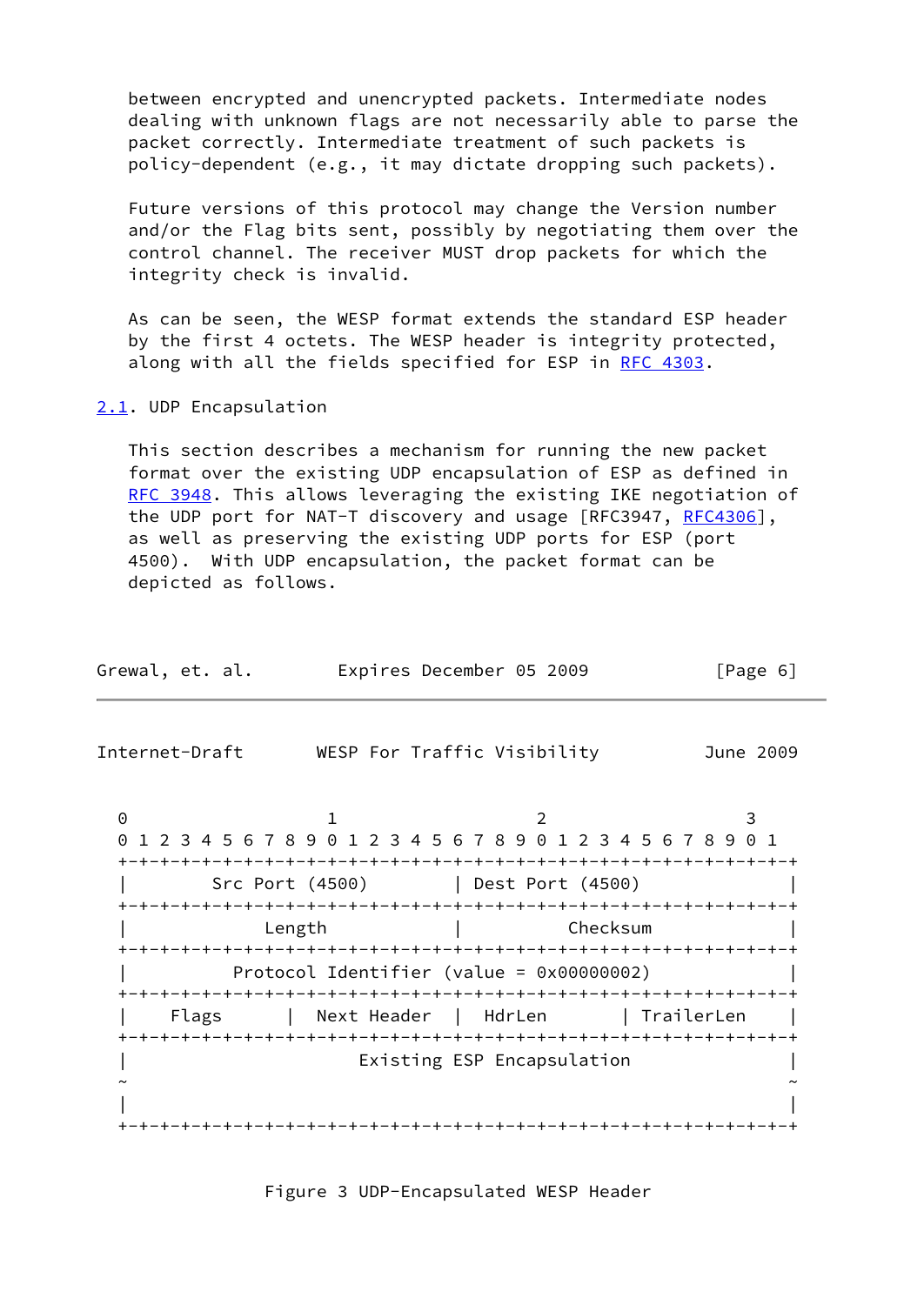Where:

 Source/Destination port (4500) and checksum: describes the UDP encapsulation header, per [RFC3948](https://datatracker.ietf.org/doc/pdf/rfc3948).

 Protocol Identifier: new field to demultiplex between UDP encapsulation of IKE, UDP encapsulation of ESP per [RFC 3948,](https://datatracker.ietf.org/doc/pdf/rfc3948) and the UDP encapsulation in this specification.

According to [RFC 3948](https://datatracker.ietf.org/doc/pdf/rfc3948), clause 2.2, a 4 octet value of zero (0) immediately following the UDP header indicates a Non-ESP marker, which can be used to assume that the data following that value is an IKE packet. Similarly, a value greater then 255 indicates that the packet is an ESP packet and the 4-octet value can be treated as the ESP SPI. However, [RFC 4303](https://datatracker.ietf.org/doc/pdf/rfc4303), clause 2.1 indicates that the values 1-255 are reserved and cannot be used as the SPI. We leverage that knowledge and use one of these reserved values to indicate that the UDP encapsulated ESP header contains this new packet format for ESP encapsulation.

 The remaining fields in the packet have the same meaning as per [section 2](#page-3-3) above.

<span id="page-7-0"></span>[2.2](#page-7-0). Transport and Tunnel Mode Considerations

 This extension is equally applicable to transport and tunnel mode where the ESP Next Header field is used to differentiate between these modes, as per the existing IPsec specifications.

| Expires December 05 2009<br>Grewal, et. al. | [Page 7] |
|---------------------------------------------|----------|
|---------------------------------------------|----------|

<span id="page-7-2"></span>Internet-Draft WESP For Traffic Visibility June 2009

 In the diagrams below, "WESP ICV" refers to the ICV computation as modified by this specification. Namely, the ESP ICV computation is augmented to include the four octets that constitute the WESP header. Otherwise, the ICV computation is as specified by ESP [[RFC4303](https://datatracker.ietf.org/doc/pdf/rfc4303)].

#### <span id="page-7-1"></span>[2.2.1](#page-7-1). Transport Mode Processing

 In transport mode, ESP is inserted after the IP header and before a next layer protocol, e.g., TCP, UDP, ICMP, etc. The following diagrams illustrate how WESP is applied to the ESP transport mode for a typical packet, on a "before and after" basis.

BEFORE APPLYING WESP - IPv4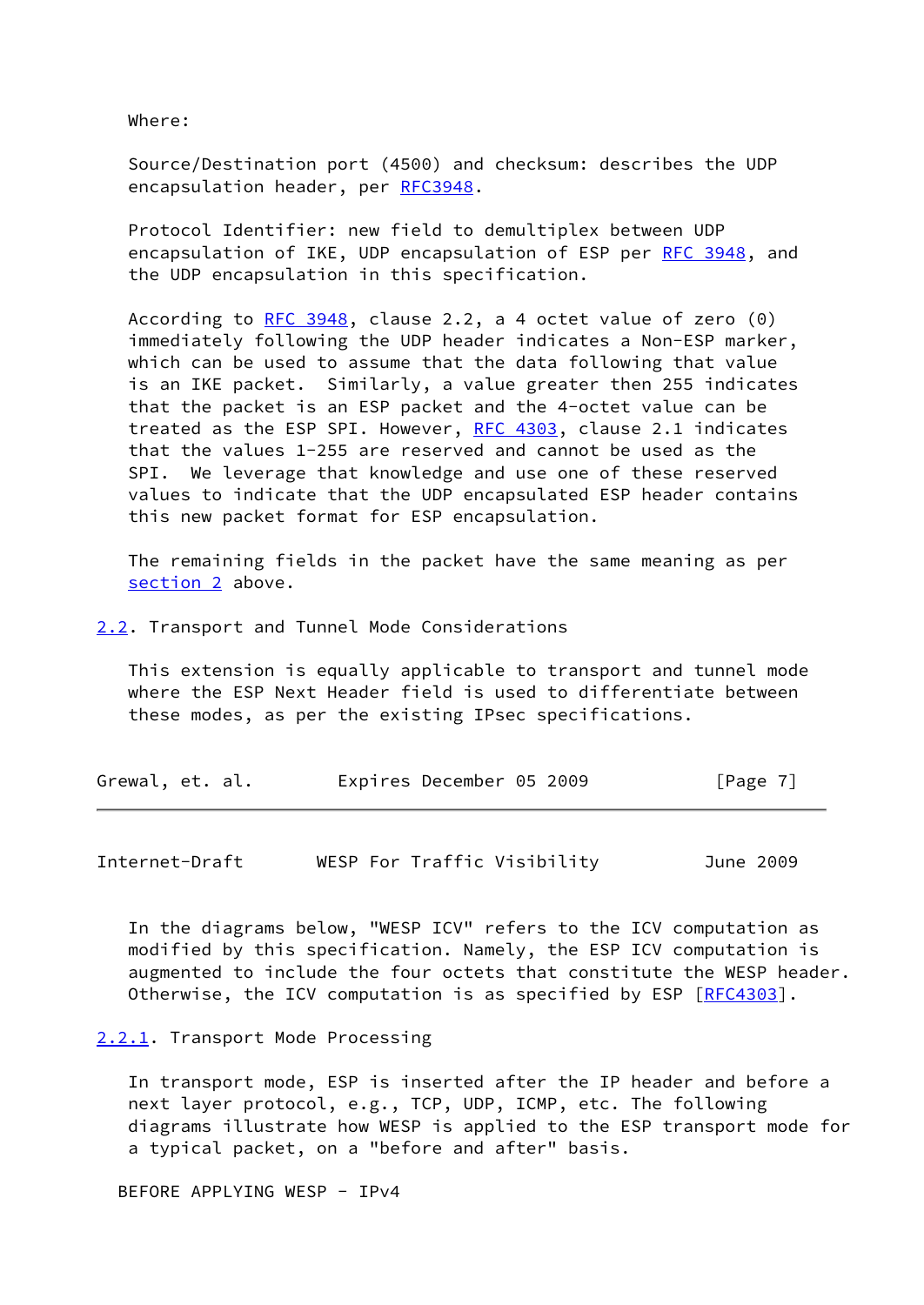| Internet-Draft WESP For Traffic Visibility                                                                        | June 2009 |
|-------------------------------------------------------------------------------------------------------------------|-----------|
| Expires December 05 2009<br>Grewal, et. al.                                                                       | [Page 8]  |
| * = if present, could be before WESP, after ESP, or both                                                          |           |
| $ $ <---- encryption ---> $ $<br>  <-------- integrity --------->                                                 |           |
| IP hdr routing, fragment. WESP ESP opt* TCP Data Trailer  ICV                                                     |           |
| orig  hop-by-hop,dest*,        dest         ESP    WESP                                                           |           |
| AFTER APPLYING WESP - IPv6                                                                                        |           |
| $\vert$ <------ integrity ------>                                                                                 |           |
| orig   hop-by-hop, dest*,     dest        ESP   ESP  <br> IP hdr routing,fragment. ESP opt* TCP Data Trailer  ICV |           |
| BEFORE APPLYING WESP - IPv6                                                                                       |           |
| <----------- integrity ----------->                                                                               |           |
| $ $ <---- encryption ----> $ $                                                                                    |           |
| orig IP hdr   WESP   ESP                   ESP   WESP <br> (any options)  Hdr   Hdr   TCP   Data   Trailer   ICV  |           |
| AFTER APPLYING WESP - IPv4                                                                                        |           |
| $ \leftarrow---encryption --- \rangle$<br>  <------- integrity -------->                                          |           |
| orig IP hdr   ESP                 ESP   ESP <br> (any options)  Hdr   TCP   Data   Trailer   ICV                  |           |
|                                                                                                                   |           |

<span id="page-8-1"></span>All other considerations are as per [RFC 4303.](https://datatracker.ietf.org/doc/pdf/rfc4303)

<span id="page-8-0"></span>[2.2.2](#page-8-0). Tunnel Mode Processing

 In tunnel mode, ESP is inserted after the new IP header and before the original IP header, as per [RFC 4303.](https://datatracker.ietf.org/doc/pdf/rfc4303) The following diagram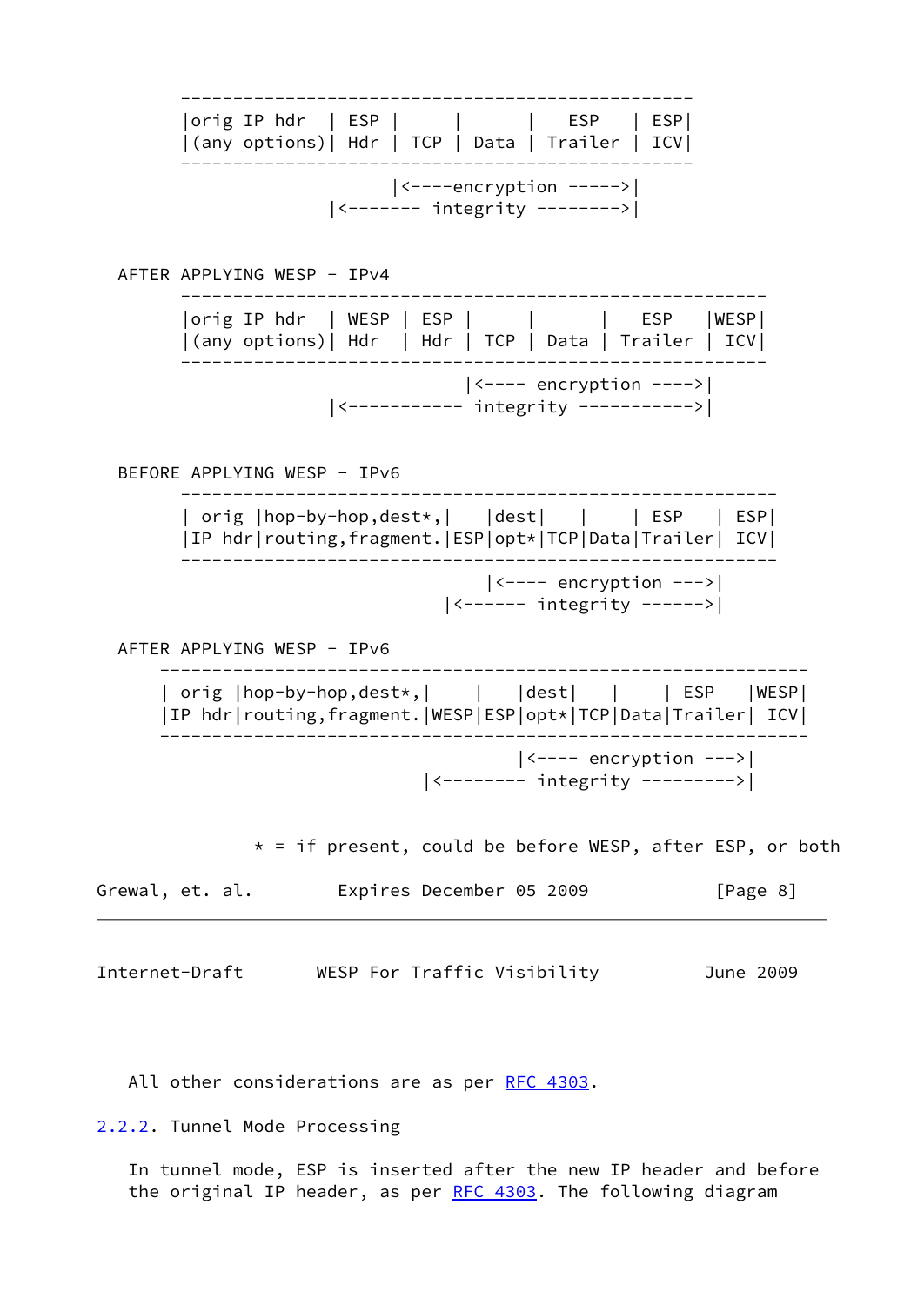illustrates how WESP is applied to the ESP tunnel mode for a typical packet, on a "before and after" basis.

BEFORE APPLYING WESP - IPv4

 ----------------------------------------------------------- | new IP hdr\* | | | orig IP hdr\* | | | | ESP | ESP| |(any options)| ESP | (any options) |TCP|Data|Trailer| ICV| ----------------------------------------------------------- |<--------- encryption --------->| |<------------- integrity ------------>| AFTER APPLYING WESP - IPv4 -------------------------------------------------------------- |new IP hdr\* | | | orig IP hdr\* | | | ESP |WESP| |(any options)|WESP|ESP| (any options) |TCP|Data|Trailer| ICV| -------------------------------------------------------------- |<--------- encryption --------->| |<--------------- integrity ------------->| BEFORE APPLYING WESP - IPv6 ------------------------------------------------------------ | new\* |new ext | | orig\*|orig ext | | | | ESP | ESP| |IP hdr| hdrs\* |ESP|IP hdr| hdrs \* |TCP|Data|Trailer| ICV| ------------------------------------------------------------ |<--------- encryption ---------->| |<------------ integrity ------------>| AFTER APPLYING WESP - IPv6 ----------------------------------------------------------------- | new\* |new ext | | | orig\*|orig ext | | | ESP |WESP| |IP hdr| hdrs\* |WESP|ESP|IP hdr| hdrs \* |TCP|Data|Trailer| ICV| ----------------------------------------------------------------- |<--------- encryption ---------->| |<--------------- integrity -------------->|  $*$  = if present, construction of outer IP hdr/extensions and modification of inner IP hdr/extensions is discussed in Grewal, et. al. Expires December 05 2009 [Page 9] Internet-Draft WESP For Traffic Visibility June 2009

<span id="page-9-0"></span>the Security Architecture document.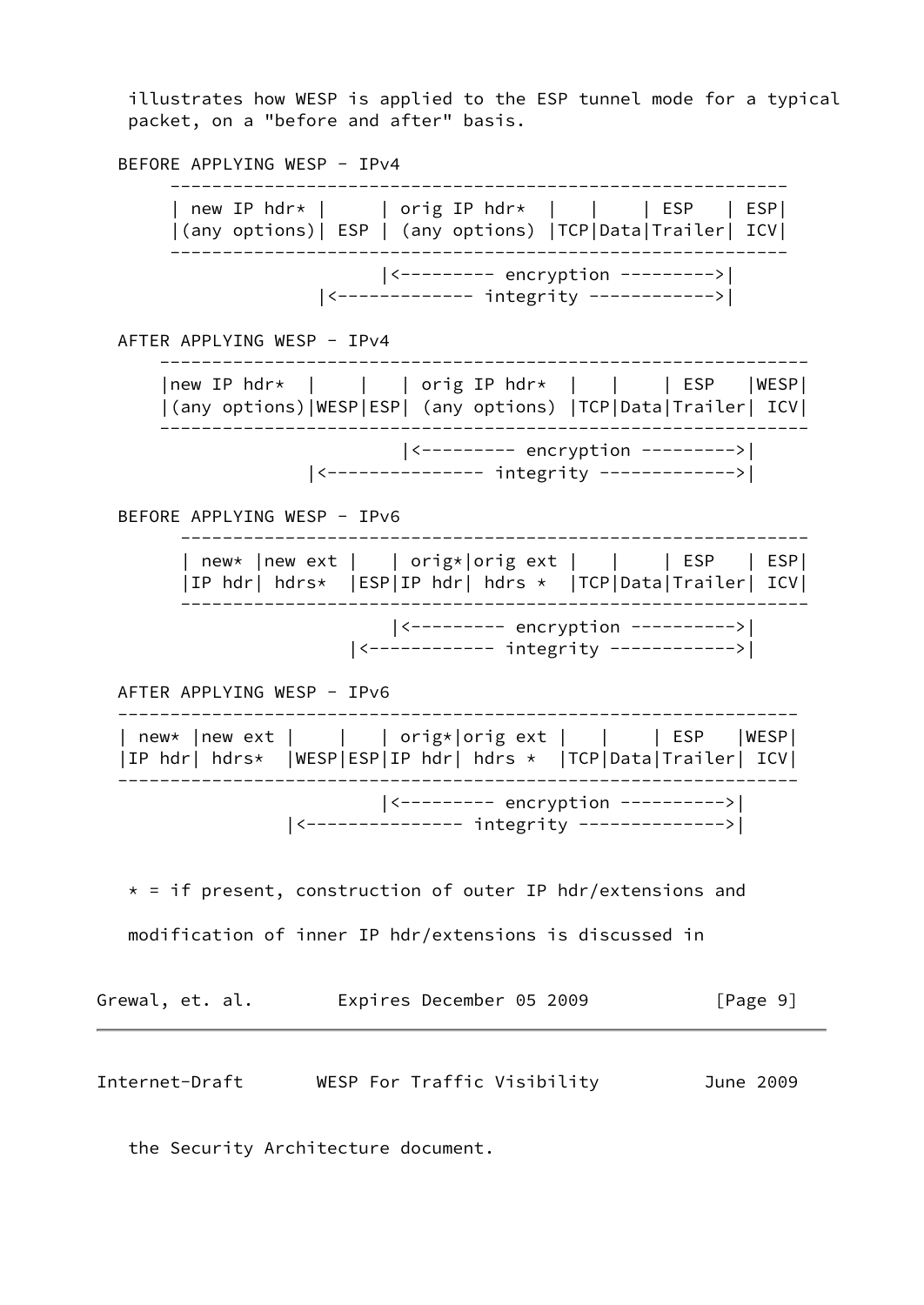All other considerations are as per [RFC 4303.](https://datatracker.ietf.org/doc/pdf/rfc4303)

### <span id="page-10-0"></span>[2.3](#page-10-0). IKE Considerations

 This document assumes that WESP negotiation is performed using IKEv2. In order to negotiate the new format of ESP encapsulation via IKEv2 [[RFC4306](https://datatracker.ietf.org/doc/pdf/rfc4306)], both parties need to agree to use the new packet format. This can be achieved using a notification method similar to USE\_TRANSPORT\_MODE defined in [RFC 4306](https://datatracker.ietf.org/doc/pdf/rfc4306).

 The notification, USE\_WESP\_MODE (value TBD) MAY be included in a request message that also includes an SA payload requesting a CHILD SA using ESP. It requests that the CHILD SA use WESP mode rather than ESP for the SA created. If the request is accepted, the response MUST also include a notification of type USE WESP MODE. If the responder declines the request, the CHILD\_SA will be established using ESP, as per [RFC 4303.](https://datatracker.ietf.org/doc/pdf/rfc4303) If this is unacceptable to the initiator, the initiator MUST delete the SA. Note: Except when using this option to negotiate WESP mode, all CHILD\_SAs will use standard ESP.

 Negotiation of WESP in this manner preserves all other negotiation parameters, including NAT-T [\[RFC3948](https://datatracker.ietf.org/doc/pdf/rfc3948)]. NAT-T is wholly compatible with this wrapped frame format and can be used as-is, without any modifications, in environments where NAT is present and needs to be taken into account.

<span id="page-10-1"></span>[3](#page-10-1). Security Considerations

 As this document augments the existing ESP encapsulation format, UDP encapsulation definitions specified in [RFC 3948](https://datatracker.ietf.org/doc/pdf/rfc3948) and IKE negotiation of the new encapsulation, the security observations made in those documents also apply here. In addition, as this document allows intermediate device visibility into IPsec ESP encapsulated frames for the purposes of network monitoring functions, care should be taken not to send sensitive data over connections using definitions from this document, based on network domain/administrative policy. A strong key agreement protocol, such as IKEv2, together with a strong policy engine should be used to in determining appropriate security policy for the given traffic streams and data over which it is being employed.

 ESP is end-to-end and it will be impossible for the intermediate devices to verify that all the fields in the WESP header are

| Grewal, et. al. | Expires December 05 2009 |  | [Page 10] |
|-----------------|--------------------------|--|-----------|
|-----------------|--------------------------|--|-----------|

<span id="page-10-2"></span>

| Internet-Draft |  |  |  | WESP For Traffic Visibility |  | June 2009 |
|----------------|--|--|--|-----------------------------|--|-----------|
|----------------|--|--|--|-----------------------------|--|-----------|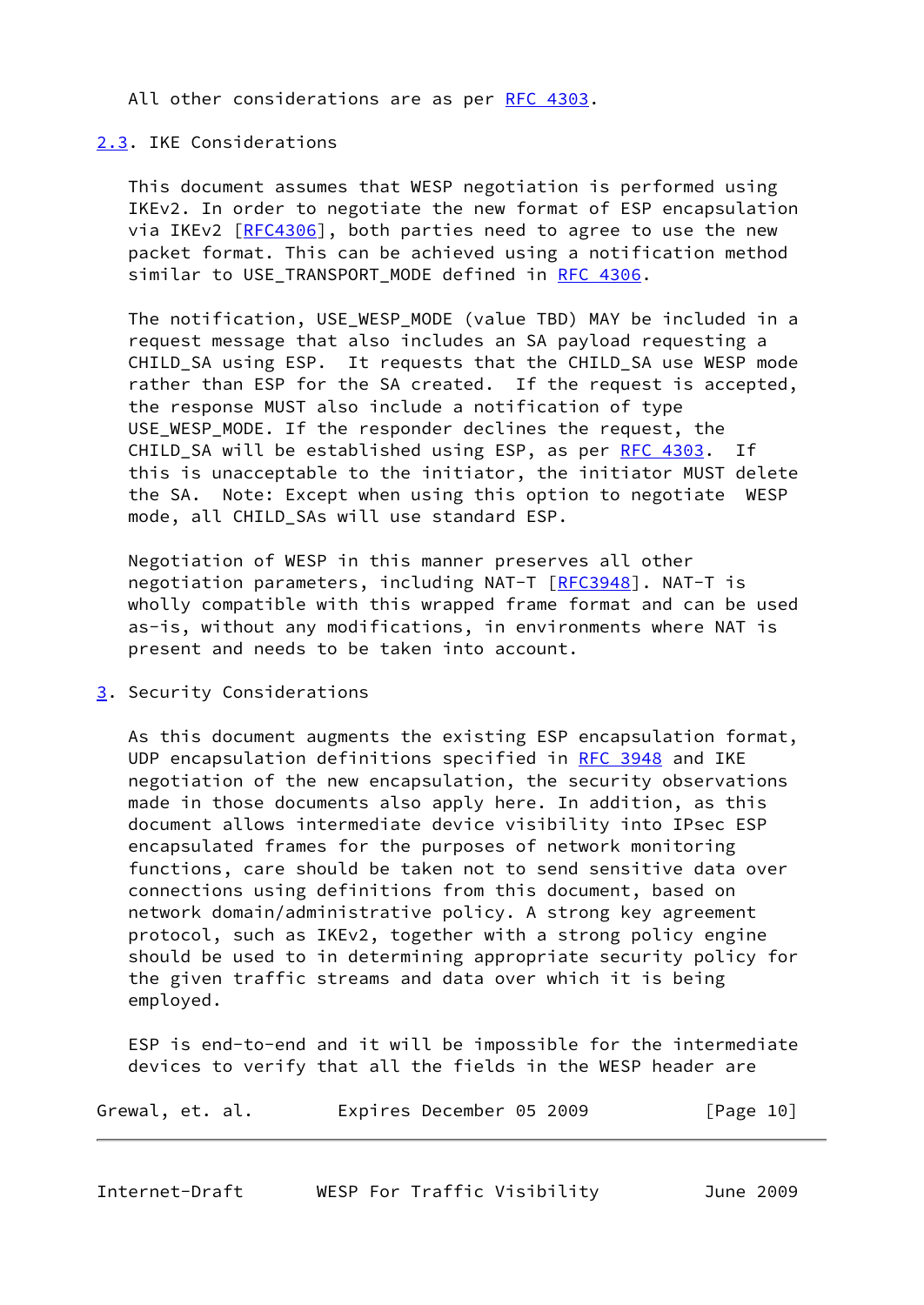correct. It is thus possible to modify the WESP header so that the packet sneaks past a firewall if the fields in the WESP header are set to something that the firewall will allow. The endpoint thus must verify the sanity of the WESP header before accepting the packet. In an extreme case, someone colluding with the attacker, could change the WESP fields back to the original values so that the attack goes unnoticed. However, this is not a new problem and it already exists IPSec.

<span id="page-11-0"></span>[4](#page-11-0). IANA Considerations

 The WESP protocol number is assigned by IANA out of the IP Protocol Number space (and as recorded at the IANA web page at <http://www.iana.org/assignments/protocol-numbers>) is: TBD.

 The USE\_WESP\_MODE notification number is assigned out of the "IKEv2 Notify Message Types - Status Types" registry's 16384- 40959 (Expert Review) range: TBD.

 This specification requests that IANA create a new registry for "WESP Flags" to be managed as follows:

 The first 2 bits are the WESP Version Number. The value 0 is assigned to the version defined in this specification. Further assignments of the WESP Version Number are to be managed via the IANA Policy of "Standards Action" [[RFC5226](https://datatracker.ietf.org/doc/pdf/rfc5226)]. The final 6 bits of the WESP Flags are the "Non-version Flags". This specification defines no values, and future assignment is to be managed via the IANA Policy of "Specification Required".

#### <span id="page-11-1"></span>[5](#page-11-1). Acknowledgments

 The authors would like to acknowledge the following people for their feedback on updating the definitions in this document.

 David McGrew, Brian Weis, Philippe Joubert, Brian Swander, Yaron Sheffer, Men Long, David Durham, Prashant Dewan, Marc Millier among others.

This document was prepared using 2-Word-v2.0.template.doc.

# <span id="page-11-2"></span>[6](#page-11-2). References

#### <span id="page-11-3"></span>[6.1](#page-11-3). Normative References

[RFC2410] Glenn, R. and S. Kent, "The NULL Encryption Algorithm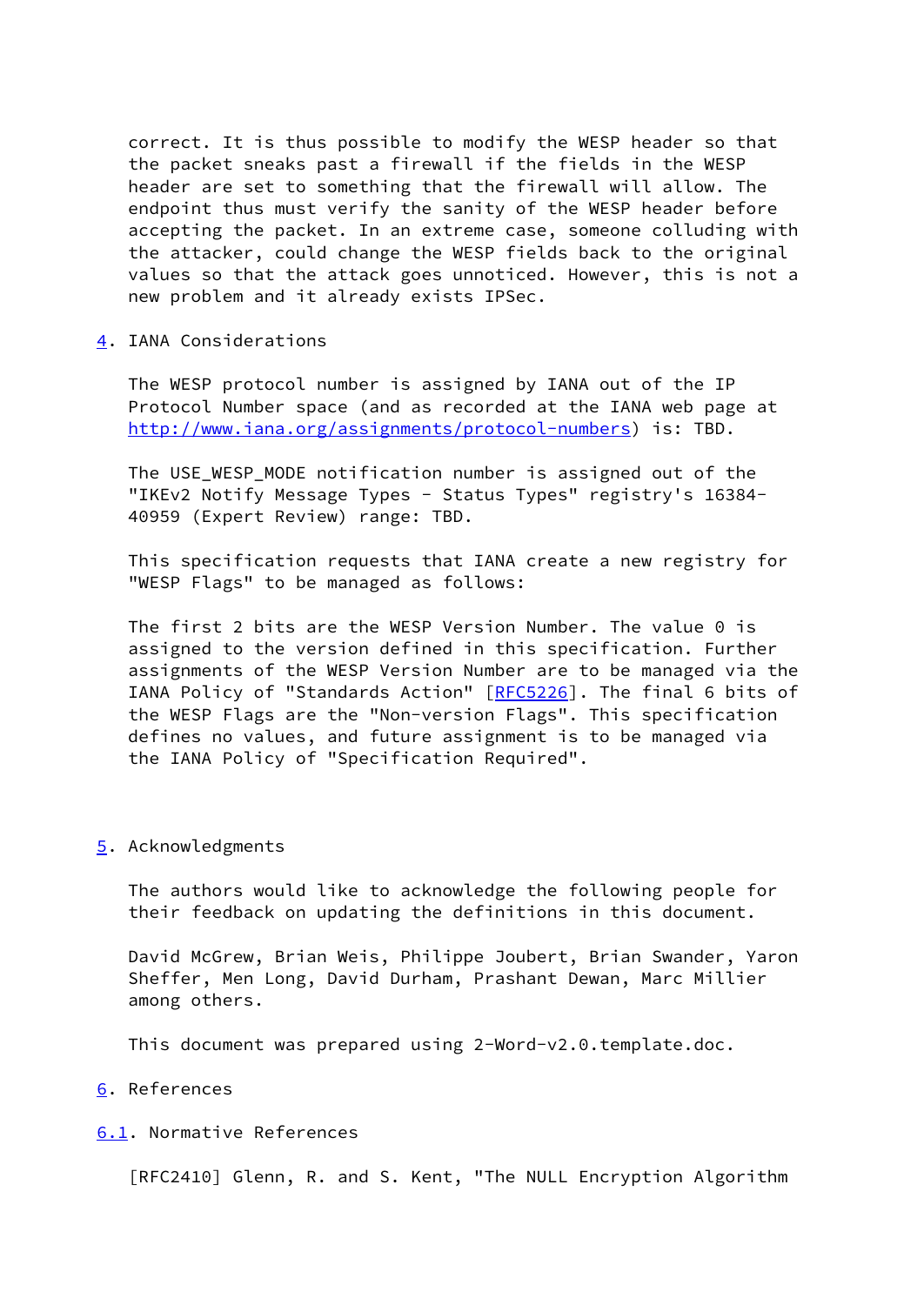<span id="page-12-1"></span>

| Internet-Draft |  |  |  | WESP For Traffic Visibility |  | June 2009 |
|----------------|--|--|--|-----------------------------|--|-----------|
|----------------|--|--|--|-----------------------------|--|-----------|

- [RFC2119] Bradner, S., "Key words for use in RFCs to Indicate Requirement Levels", [BCP 14](https://datatracker.ietf.org/doc/pdf/bcp14), [RFC 2119,](https://datatracker.ietf.org/doc/pdf/rfc2119) March 1997.
- [RFC4303] Kent, S., "IP Encapsulating Security Payload (ESP)", [RFC 4303](https://datatracker.ietf.org/doc/pdf/rfc4303), December 2005.

### <span id="page-12-0"></span>[6.2](#page-12-0). Informative References

- [RFC3947] Kivinen, T., Swander, B., Huttunen, A., and V. Volpe, "Negotiation of NAT-Traversal in the IKE", [RFC 3947](https://datatracker.ietf.org/doc/pdf/rfc3947), January 2005.
- [RFC3948] Huttunen, A., Swander, B., Volpe, V., DiBurro, L., and M. Stenberg, "UDP Encapsulation of IPsec ESP Packets", [RFC 3948](https://datatracker.ietf.org/doc/pdf/rfc3948), January 2005.
- [RFC4302] Kent, S., "IP Authentication Header", [RFC 4302](https://datatracker.ietf.org/doc/pdf/rfc4302), December 2005.
- [RFC4306] Kaufman, C., "Internet Key Exchange (IKEv2) Protocol", [RFC 4306](https://datatracker.ietf.org/doc/pdf/rfc4306), December 2005.
- [RFC5226] Narten, T., Alverstrand, H., "Guidelines for Writing an IANA Considerations Section in RFCs", [RFC 5226,](https://datatracker.ietf.org/doc/pdf/rfc5226) May 2008.

Author's Addresses

 Ken Grewal Intel Corporation 2111 NE 25th Avenue, JF3-232 Hillsboro, OR 97124 USA

 Phone: Email: ken.grewal@intel.com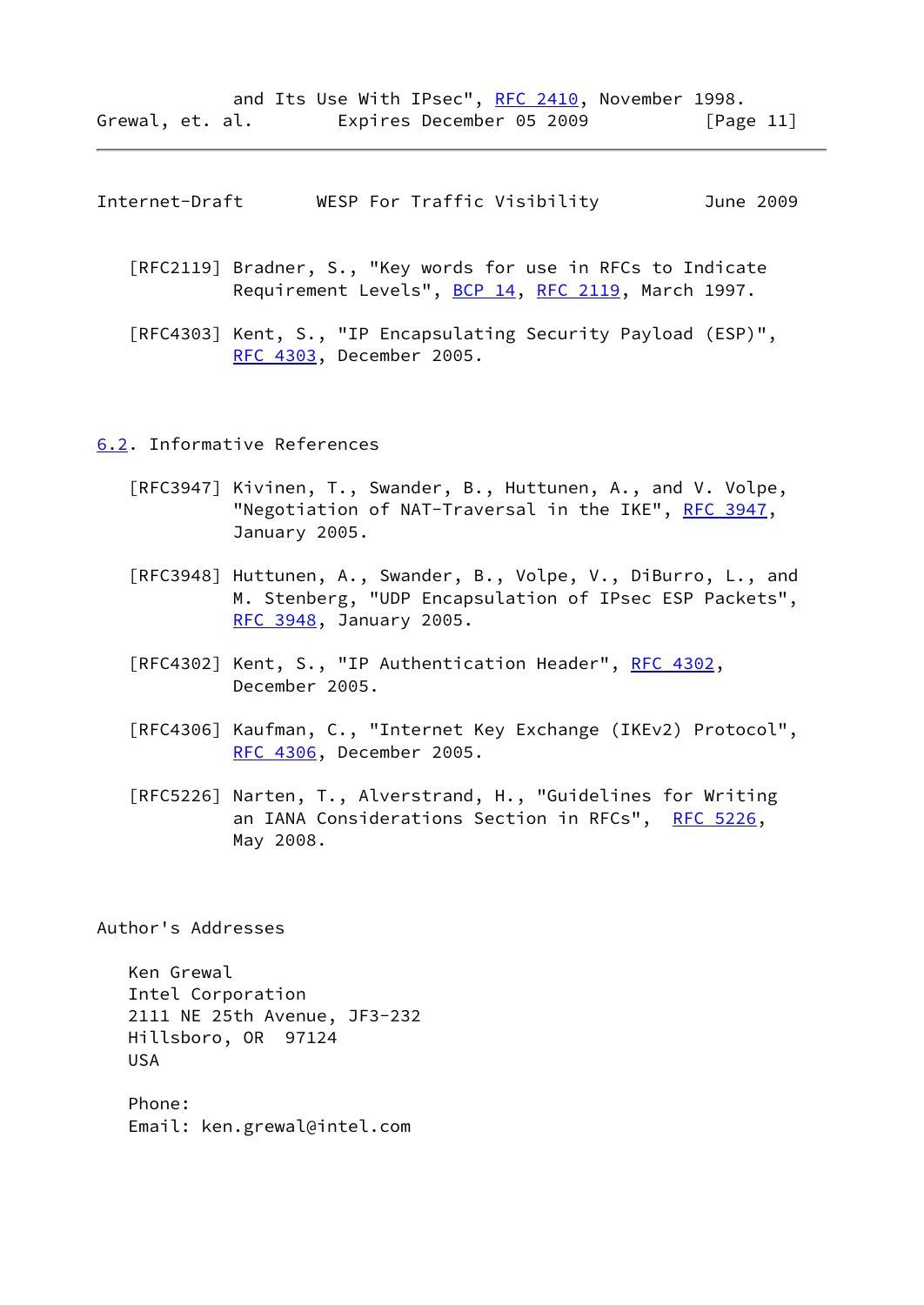| Internet-Draft |  | WESP For Traffic Visibility | June 2009 |
|----------------|--|-----------------------------|-----------|
|                |  |                             |           |

 Gabriel Montenegro Microsoft Corporation One Microsoft Way Redmond, WA 98052 USA

 Phone: Email: gabriel.montenegro@microsoft.com

 Manav Bhatia Alcatel-Lucent Bangalore India

 Phone: Email: manav@alcatel-lucent.com